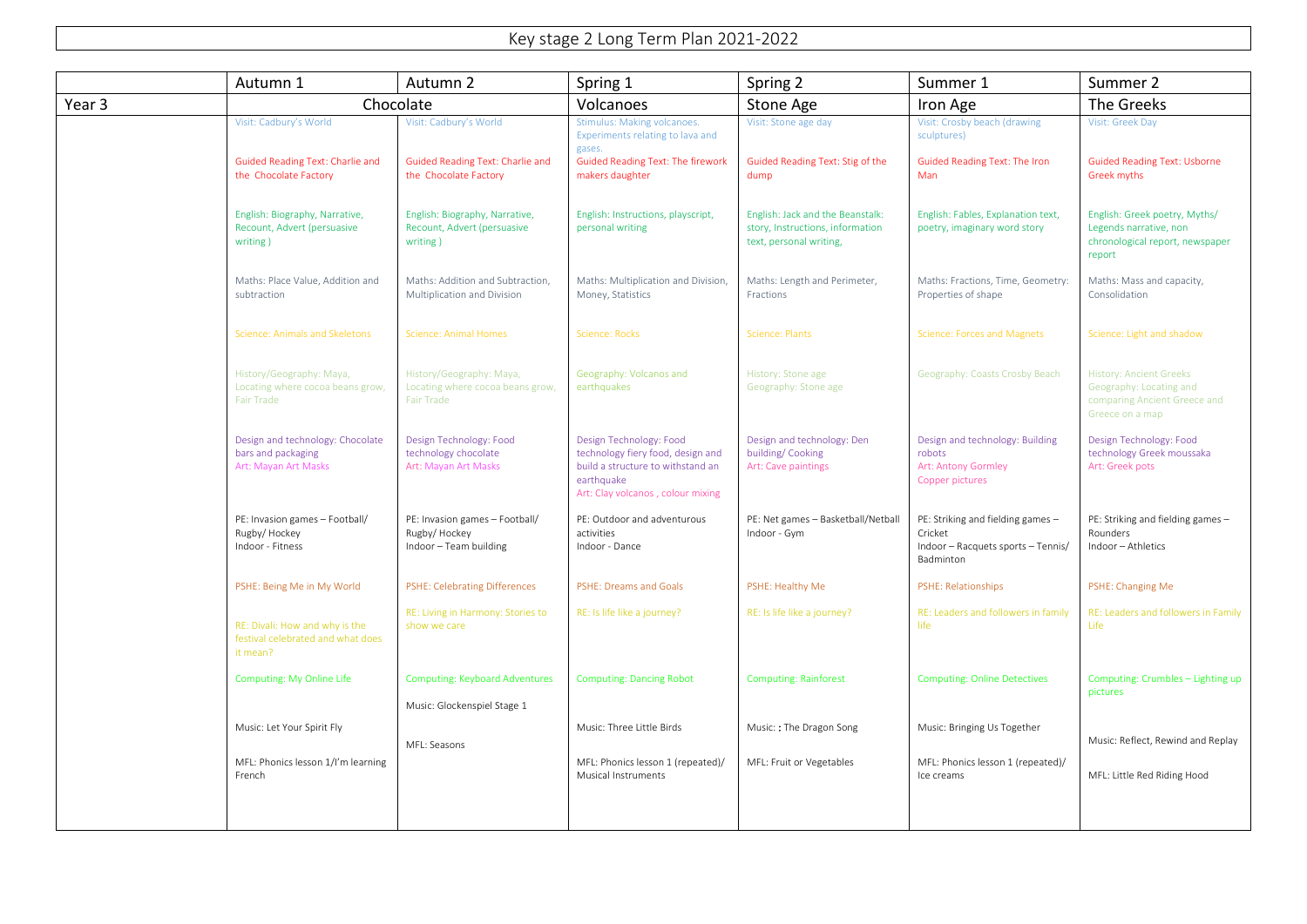| Year 4 | The Romans                                                                 | The Victorians                                                                 | Water                                                                  | Perfect Planet                                                     | Looking After Me                                                                              | <b>Battle of Hastings</b>                                                           |
|--------|----------------------------------------------------------------------------|--------------------------------------------------------------------------------|------------------------------------------------------------------------|--------------------------------------------------------------------|-----------------------------------------------------------------------------------------------|-------------------------------------------------------------------------------------|
|        | Visit: Wroxetor                                                            | <b>Visit: Blists Hill</b>                                                      | Visit: Laches wood                                                     | Visit:                                                             | <b>Visit: Dental visit</b>                                                                    | Visit:                                                                              |
|        | <b>Text: Thieves of Ostia</b>                                              | <b>Text: The Railway Children</b>                                              | Text: Song of the Dolphin<br>Boy                                       | Text: Why the Whales<br>Came                                       | <b>Text: Demon Dentist</b>                                                                    | <b>Text: Battle of Hasting</b><br>1066                                              |
|        | English: Myths/Legends,<br>Information, Informal<br>letter                 | English: Narrative, Diary,<br><b>Recount, Poetry</b>                           | English: Adventure,<br>Instructions, Non-<br>chronological report      | English: Biography, formal<br>letter, argument                     | English: Play scripts,<br><b>Recount, Explanation text</b>                                    | English: Journalistic<br>writing, Historical<br>Narrative, Diary/Informal<br>letter |
|        | Maths: Place Value,<br>Addition and subtraction                            | Maths: Measurement:<br>Length and perimeter,<br>Multiplication and division    | Maths: Multiplication and<br>division, Measurement:<br>Area, Fractions | Maths: Fractions, Decimals                                         | Maths: Decimals, Money,<br>Time, Statistics                                                   | Maths: Geometry:<br>Properties of shape,<br>Position and direction                  |
|        | <b>Science: Sound</b>                                                      | <b>Science: Electricity</b>                                                    | Science: States of matter                                              | Science: Respecting the<br>environment                             | <b>Science: Digestion</b>                                                                     | <b>Science: Classification</b>                                                      |
|        | History: Roman Empire<br><b>Geography: Roman Empire</b><br>- map work      | History: The Victorian era                                                     | Geography: Map skills                                                  | <b>Geography: Climate</b><br>change                                | <b>Geography: Physical</b><br>geography - habitats                                            | History: Vikings and Anglo<br>Saxons<br>(Battle of Hastings)                        |
|        | <b>Art: Mosaics</b>                                                        | Design and technology:<br>Light up Victorian house                             | Art: Watercolour<br>Design and technology:<br><b>Boat making</b>       | Art: Recycled sculpture                                            | Design and technology:<br>Toothpaste packaging                                                | Art design: Tapestry<br>(Bayeux)                                                    |
|        | $PE: Invasion games -$<br>Football/Rugby/Hockey<br><b>Indoor - Fitness</b> | PE: Invasion games -<br>Football/Rugby/Hockey<br><b>Indoor - Team building</b> | PE: Outdoor and<br>adventurous activities<br><b>Indoor - Dance</b>     | PE: Net games -<br>Basketball/Netball<br>*Swimming<br>Indoor - Gym | PE: Striking and fielding<br>games - Cricket<br>Indoor - Racquet sports -<br>Tennis/Badminton | <b>PE: Striking and fielding</b><br>games - Rounders<br><b>Indoor - Athletics</b>   |
|        | <b>PSHE: Being Me</b>                                                      | <b>PSHE: Celebrating</b><br><b>Difference</b>                                  | <b>PSHE: Dreams and Goals</b>                                          | PSHE: Healthy Me                                                   | <b>PSHE: Relationships</b>                                                                    | <b>PSHE: Changing Me</b>                                                            |
|        | RE: What can we learn<br>from visiting sacred places                       | RE: Does a beautiful world<br>mean there is a wonderful<br>God?                | RE: Does a beautiful world<br>mean there is a wonderful<br>God?        | RE: Why do some people<br>think Jesus is inspiring?                | RE: Why do some people<br>think Jesus is inspiring?                                           | RE: Keeping the 5 pillars of<br>Islam today.                                        |
|        | <b>Computing: My Online Life</b>                                           | <b>Computing: Wizard School</b>                                                | <b>Computing: Hour of Code</b>                                         | <b>Computing: Dinosaurs</b>                                        | Computing: Fake or Real?                                                                      | Computing: Micro; bits -<br><b>Protecting animals</b>                               |
|        | Music: Mamma Mia                                                           | Music: Glockenspiel                                                            | Music: Stop!                                                           | Music: Lean on Me                                                  | Music: Blackbird                                                                              | Music: Reflect, Rewind and<br>Replay                                                |
|        | <b>MFL: Phonics lesson 2/</b><br><b>Presenting Myself</b>                  | <b>MFL: Family</b>                                                             | <b>MFL: Phonics lesson 2</b><br>(repeated)/ Goldilocks                 | <b>MFL: Habitats</b>                                               | <b>MFL: Phonics lesson 2</b><br>(repeated)/ Classroom                                         | <b>MFL: My Home</b>                                                                 |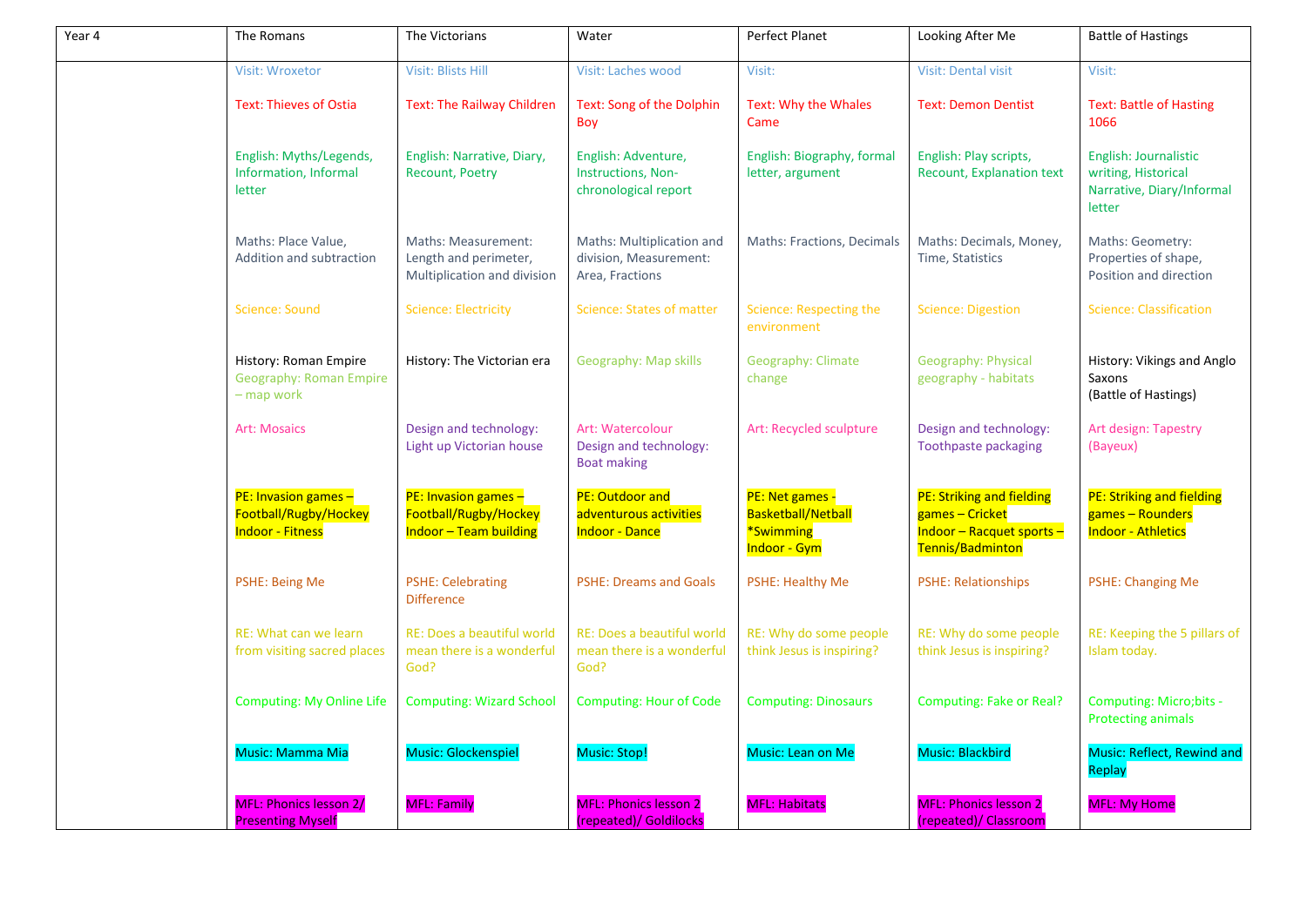| Year 5 | World War 2                                                              | The Space Race                                                               | Crime and<br>Punishment                                                                      | Egyptians                                                                                               | Everest                                                                                       | John Muir                                                                                        |
|--------|--------------------------------------------------------------------------|------------------------------------------------------------------------------|----------------------------------------------------------------------------------------------|---------------------------------------------------------------------------------------------------------|-----------------------------------------------------------------------------------------------|--------------------------------------------------------------------------------------------------|
|        | <b>Visit: Attingham Park</b>                                             | <b>Visit: National Space Centre,</b><br>Leicester                            | Visit: Police visit to school                                                                | Visit: Birmingham museum /<br><b>British Museum</b>                                                     | <b>Visit: Carding mill valley</b><br>/Wrekin                                                  | Visit: Local area walk                                                                           |
|        | Text: Good Night Mr. Tom                                                 | Text: Good Night Mr. Tom                                                     | <b>Text: Cosmic</b>                                                                          | <b>Text: Phoenix code</b>                                                                               | <b>Text: The Golden Compass</b>                                                               | <b>Text: The Golden Compass</b>                                                                  |
|        | English: Film narrative,<br>Flashback, Informal letter                   | English: Journalistic,<br>Biography, Short stories,<br>Poetry (Space)        | <b>English: Explanations, Poetry-</b><br>imagery/shape<br>Argument<br>Imaginary world story  | English: Setting descriptions,<br>Stories from other cultures,<br>Journalistic writing,<br>instructions | English: Diaries, Balanced and<br>persuasive arguments,<br>Chronological report.              | English: Play scripts including<br>drama, poetry-choral,<br>character description,<br>biography. |
|        | Maths: Place Value, Addition<br>and subtraction, Statistics              | Maths: Multiplication and<br>division, Measurement:<br>Perimeter and Area    | Maths: Multiplication and<br>division, Fractions                                             | Maths: Fractions, Decimals<br>and percentages                                                           | Maths: Decimals, Geometry:<br>Properties of shape                                             | Maths: Geometry: Position<br>and direction, Measurement:<br>Converting units, Volume             |
|        | <b>Science: Forces</b>                                                   | Science: Earth and space                                                     | <b>Science: Field Studies</b>                                                                | Science: Mixtures and<br>reactions                                                                      | Science: Decay and recycling<br>/ Life Cycles                                                 | Science: Human development                                                                       |
|        | History: World war 2                                                     | Geography: Latitude and<br>longitude, time zones.                            | History: Post 1066 - Crime and<br>Punishment                                                 | History: Ancient Egyptians                                                                              | Geography: Mountains, hills<br>and rivers, field studies                                      | Geography: National Parks in<br>the UK and the United states<br>of America                       |
|        | Design and technology: War<br>time food<br>Art: Wartime art/ silhouettes | Design and technology:<br>Rockets<br>Art: Space painting                     | Design and technology: High<br>visibility clothing<br>Art: Police artist suspect<br>sketches | Design and technology:<br>Egyptian Death mask for a<br>Pharaoh<br>Art: Clay cartouches                  | Design and technology:<br>Insulated gloves for climbing.<br>Art: Mountainous landscapes       | Design and technology:<br><b>Dream Catchers</b><br>Art: Natural art, Andy<br>Goldsworthy         |
|        | PE: Invasion games -<br>Football/Rugby/Hockey<br><b>Indoor - Fitness</b> | PE: Invasion games-<br>Football/Rugby/Hockey<br><b>Indoor: Team building</b> | PE: Outdoor and adventurous<br>activities<br><b>Indoor-Dance</b>                             | $PE:$ Net games $-$<br>Basketball/Netball<br>*Swimming<br><b>Indoor – Gym</b>                           | PE: Striking and fielding<br>games - Cricket<br>Indoor - Racquet sports -<br>Tennis/Badminton | PE: Striking and fielding<br>games - Rounders<br><b>Indoor - Athletics</b>                       |
|        | PSHE: Being me in my world                                               | <b>PSHE: Celebrating difference</b>                                          | <b>PSHE: Dreams and Goals</b>                                                                | <b>PSHE: Healthy Me</b>                                                                                 | <b>PSHE: Relationships</b>                                                                    | <b>PSHE: Changing Me</b>                                                                         |
|        | RE: What can we learn from<br>religions about temptations?               | RE: What can we learn from<br>religions about temptations?                   | RE: values-what can we learn<br>from Christians and<br>humanists?                            | RE: Values: What can we learn<br>from Christians and<br>Humanists?                                      | RE: Asking questions, and<br>seeking answers                                                  | <b>RE: Christian Aid and Islamic</b><br>Relief: Can they change the<br>world?                    |
|        | Computing: My online life                                                | <b>Computing: Video Game</b><br>music composer                               | <b>Computing: Girls v Boys steam</b><br>challenges.                                          | <b>Computing: Making AR games</b>                                                                       | <b>Computing: Youtuber</b>                                                                    | Computing: Crumbles -<br>Sparkle Flash                                                           |
|        | Music: Living on a Prayer                                                | Music: Classroom Jazz 1                                                      | Music: Make You Feel My<br>Love                                                              | <b>Music: The Fresh Prince of</b><br><b>Bel-Air</b>                                                     | <b>Music: Dancing in the Street</b>                                                           | Music: Reflect, Rewind and<br>Replay                                                             |
|        | MFL: Phonics lesson 3/ Do you<br>have a pet?                             | <b>MFL: What is the date?</b>                                                | <b>MFL: Phonics lesson 3</b><br>(repeated)/ The weather                                      | <b>MFL: Habitats</b>                                                                                    | <b>MFL: Phonics lesson 3</b><br>(repeated)/ Olympics                                          | <b>MFL: Clothes</b>                                                                              |
|        |                                                                          |                                                                              |                                                                                              |                                                                                                         |                                                                                               |                                                                                                  |
|        |                                                                          |                                                                              |                                                                                              |                                                                                                         |                                                                                               |                                                                                                  |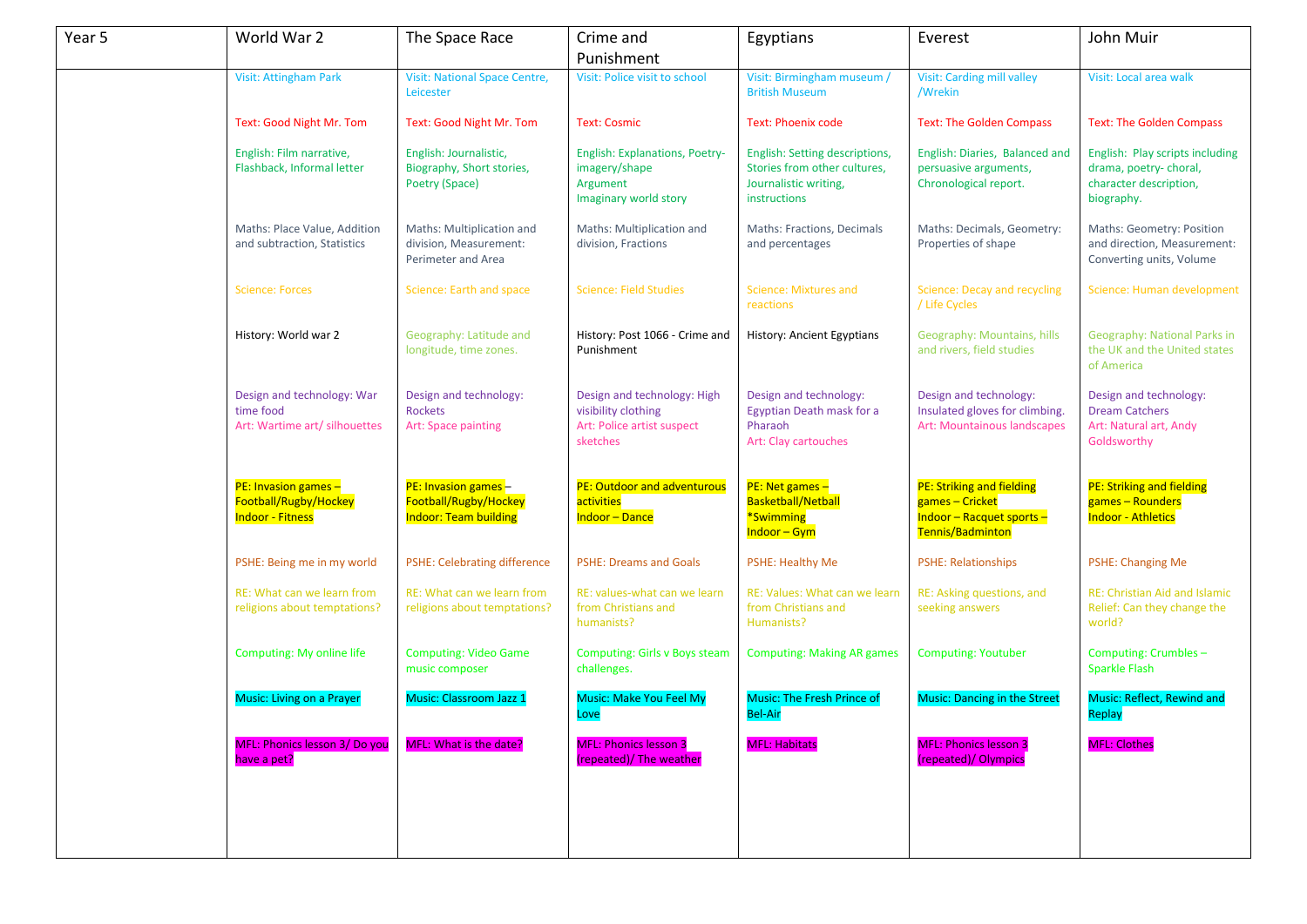| Year 6 | What's On Our Doorstep?                                                                |                                                                                                | Coasts and the Oceans                                                                             |                                                                                  | The Show Must Go On!                                                                                         |                                                                                                 |
|--------|----------------------------------------------------------------------------------------|------------------------------------------------------------------------------------------------|---------------------------------------------------------------------------------------------------|----------------------------------------------------------------------------------|--------------------------------------------------------------------------------------------------------------|-------------------------------------------------------------------------------------------------|
|        | <b>Visit: Shrewsbury and Arthog</b><br><b>Text: Street child</b>                       | Visit: S.T.A.R / local heritage<br>walk<br>Text: Letters from the<br>Lighthouse                | Visit:<br><b>Text: Reading SATs materials</b>                                                     | <b>SATs PREP</b>                                                                 | <b>Visitor: Loudmouth Theatre</b><br>(My Mate Fancies You)<br><b>SATs PREP</b><br><b>Text: The Peculiars</b> | <b>Visit: Farm visit</b><br><b>Crucial Crew</b><br>Text: Playscript (End of term<br>production) |
|        | English: Biography, Extended<br>story, Recount Report,<br>Formal/letters, information. | English: Narrative, Argument,<br>Diary, Journalistic writing,<br>Character description.        | English: Journalistic, Character<br>description, short stories,<br>persuasive: argument / letters | English: Formal writing,<br>Stories,                                             | English: Story short, setting<br>description,<br>SATs 11 <sup>th</sup> – 14 <sup>th</sup> May                | English: Poetry choral /<br>performance, playscript.                                            |
|        | Maths: Place Value, Addition,<br>subtraction, multiplication<br>and division           | Maths: Fractions, Geometry:<br>Position and direction                                          | Maths: Decimals,<br>Percentages, Algebra,<br><b>Measurement: Converting</b><br>units              | Maths: Measurement:<br>Perimeter and area and<br>volume, Ratio, Statistics       | Maths: Geometry: Properties<br>of shape                                                                      | Maths: Consolidation,<br>investigations and<br>preparation for KS3                              |
|        | Science: Evolution / Field<br><b>Studies</b>                                           | <b>Science: Electricity</b>                                                                    | Science: Light / Field Studies                                                                    |                                                                                  | <b>Science: Field Studies</b>                                                                                | Science: Heart and lungs /<br>Classification                                                    |
|        | History: Local heritage-link to<br>Charles Darwin<br>Geography: Locality<br>knowledge  | History: Local heritage<br>(Continued)<br>Geography: Human and<br>Physical land use and energy | Geography: Fieldwork                                                                              |                                                                                  |                                                                                                              | History: of theatre /<br>performance<br>Geography: routes to famous<br>theatres                 |
|        | Art: Sketches John Randall                                                             | Design and technology:<br><b>Electric cars</b>                                                 | Design and technology: Light<br>houses<br>Art: Coastal art                                        |                                                                                  | Art: theatre posters                                                                                         | Design and technology: prop<br>design and make<br>Art: costume design                           |
|        | PE: Invasion games $-$<br>Football/Rugby/Hockey<br><b>Indoor - Fitness</b>             | $PE: Invasion games -$<br>Football/Rugby/Hockey<br><b>Indoor - Team building</b>               | <b>PE: Outdoor and adventurous</b><br>activities<br><b>Indoor - Dance</b>                         | PE: Net games -<br><b>Basketball/Netball</b><br>*Swimming<br><b>Indoor - Gym</b> | <b>PE: Striking and fielding</b><br>games - Cricket<br><b>Indoor-Tennis/Badminton</b>                        | <b>PE: Striking and fielding</b><br>games - Rounders<br><b>Indoor - Athletics</b>               |
|        | PSHE: Being me in my world                                                             | <b>PSHE: Celebrating difference</b>                                                            | <b>PSHE: Dreams and Goals</b>                                                                     | <b>PSHE: Healthy Me</b>                                                          | <b>PSHE: Relationships</b>                                                                                   | <b>PSHE: Changing Me</b>                                                                        |
|        | RE: Religion and the<br>individual-exploring<br>commitment                             | RE: Religion and the<br>individual-exploring<br>commitment                                     | RE: Expressing spiritual ideas<br>through the arts                                                | RE: Expressing spiritual ideas<br>through the arts                               | <b>RE: Words of Wisdom from</b><br>Sikhs, Muslims and Christians                                             | RE: What will make our<br>community more respectful?                                            |
|        | Computing: My online life                                                              | Computing: Solve IT club                                                                       | <b>Computing: VR worlds</b>                                                                       | <b>Computing: Crossy Roads</b>                                                   | <b>Computing: Online safety</b><br><b>Dilemmas</b>                                                           | Computing: Micro; bits -<br><b>Musical</b>                                                      |
|        | <b>Music: Happy</b>                                                                    | Music: Classroom Jazz 2                                                                        | <b>Music: A New Year Carol</b>                                                                    | Music: You've Got a Friend                                                       | <b>Music: Music and Me</b>                                                                                   | <b>Music: Reflect, Rewind and</b>                                                               |
|        | MFL: Phonics lesson 4/ At<br>school                                                    | <b>MFL: Regular verbs</b>                                                                      | <b>MFL: Phonics lesson 4</b><br>(repeated)/ The weekend                                           | <b>MFL: World War 2</b>                                                          | <b>MFL: Phonics lesson 4</b><br>(repeated)/ The Vikings                                                      | Replay<br><b>MFL: Me in the world</b>                                                           |
|        |                                                                                        |                                                                                                |                                                                                                   |                                                                                  |                                                                                                              |                                                                                                 |

Highlighted PE sessions will be led by Cross bar coaches